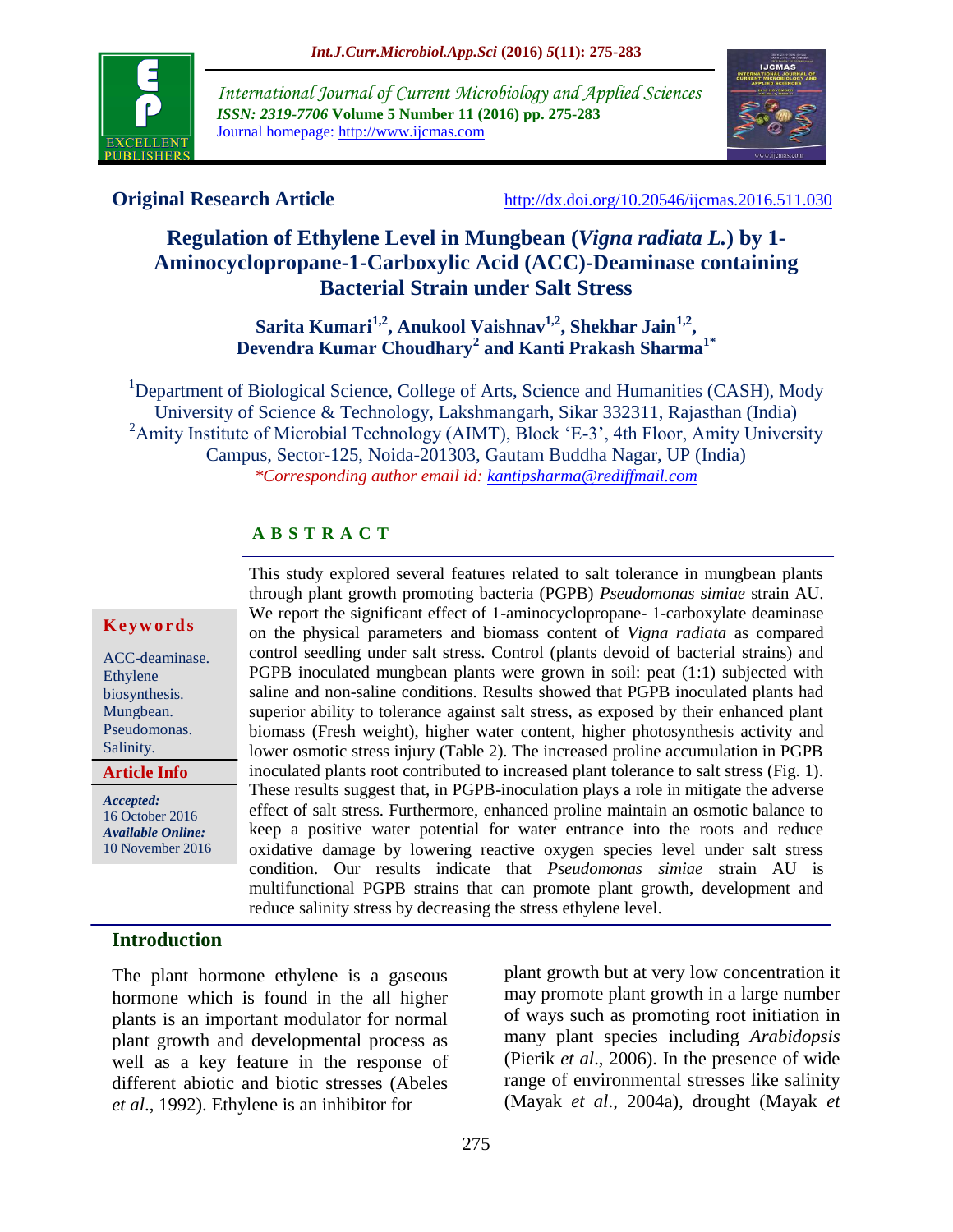*al*., 2004b), temperature stress (Ghosh *et al*., 2003) metal stress (Belimon *et al*., 2009) etc., ethylene production may increases, this stress level of ethylene inhibit the root and shoot elongation, inhibiting root nodule formation, decreasing plant-microbe interaction, and inhibiting seed germination (Abeles *et al*., 1992). Hirsch and Fang (1994) reported that leguminous plants produced more ethylene, adversely affects the nodule formation.

Salinity stress extensively associated with elevated release of endogenous ethylene in higher plants which responsible for growth inhibition. Mayak *et al*., (2004a) have been reported the effect of soil salinity on the inhibited growth of plant roots and nodule formation in legumes due to high production of ethylene. Many other researchers also report the concentration dependent effect of salinity on seedling growth, increase in ethylene production with increasing level of salinity (Ahmad *et al*., 2011). The ACC content and ACC oxidase activity were increased due to increasing level of salinity. Many researchers experimentally provide that the induced level of ethylene have been reduced by the using plant growth promoting bacteria (PGPB) containing ACC-deaminase (Glick 2004; Mayak *et al*., 2004a). The use of PGPB-containing ACCdeaminase to improve plant growth in many crops has been increased worldwide. ACC deaminase-containing bacteria significantly decrease the portion of physiological damage in plants due to environmental stresses including exposure to extremes of temperature, high salt, flooding, drought, exposure to metals and organic contaminants. PGPB contain an enzyme ACC-deaminase lowers the stress ethylene level by conversion of ACC into ammonia and α-ketobutyrate in the plants (root and seed) (Glick 2012). Belimov *et al*., (2009) studied that PGPB containing ACC-

deaminase enhanced plant growth, particularly under stressed conditions by the regulation of increased ethylene production in response to abiotic and biotic stresses. Glick (2012) was described a scheme to mechanism of action of ACC-deaminase to reduce the stress ethylene level by catalytic conversion of ethylene precursor ACC that includes cyclopropane ring fragmentation, and deamination of ACC to from α– ketobutyrate and ammonia.

Legumes such as *Vigna radiata* (mung bean) serve as a major source of food protein in most of the Asian countries including India. It is also agriculturally important as a rotational crop, as it can fix the unavailable atmospheric  $N_2$  through root nodules in association with *Rhizobia*. Based on the previous findings and reports, we decided the aim of present study that was to investigate the effect of *Pseudomonas simiae* (MTCC-12057) bacterial strain AU on mungbean growth and salt stress tolerance. We found that bacterial inoculum showed better plant growth, decrease ethylene level and improved salt stress tolerance compared to non-inoculated plants.

# **Materials and Methods**

# **Bacterial strain and growth**

*Pseudomonas simiae* strain AU (NCBI accession no. KJ511869, MTCC no. 12057) was used in the present study and maintained on nutrient broth (NB, Himedia, India) amended with 50% glycerol at  $-20^{\circ}$ C. Bacterial strain was grown in nutrient broth amended with different concentration of NaCl (50mM-300mM) and examined their tolerance level (Jha and others 2010). Inoculum for the seed treatment was prepared by harvesting bacterial cells from 24 hrs cultures on nutrient agar plates at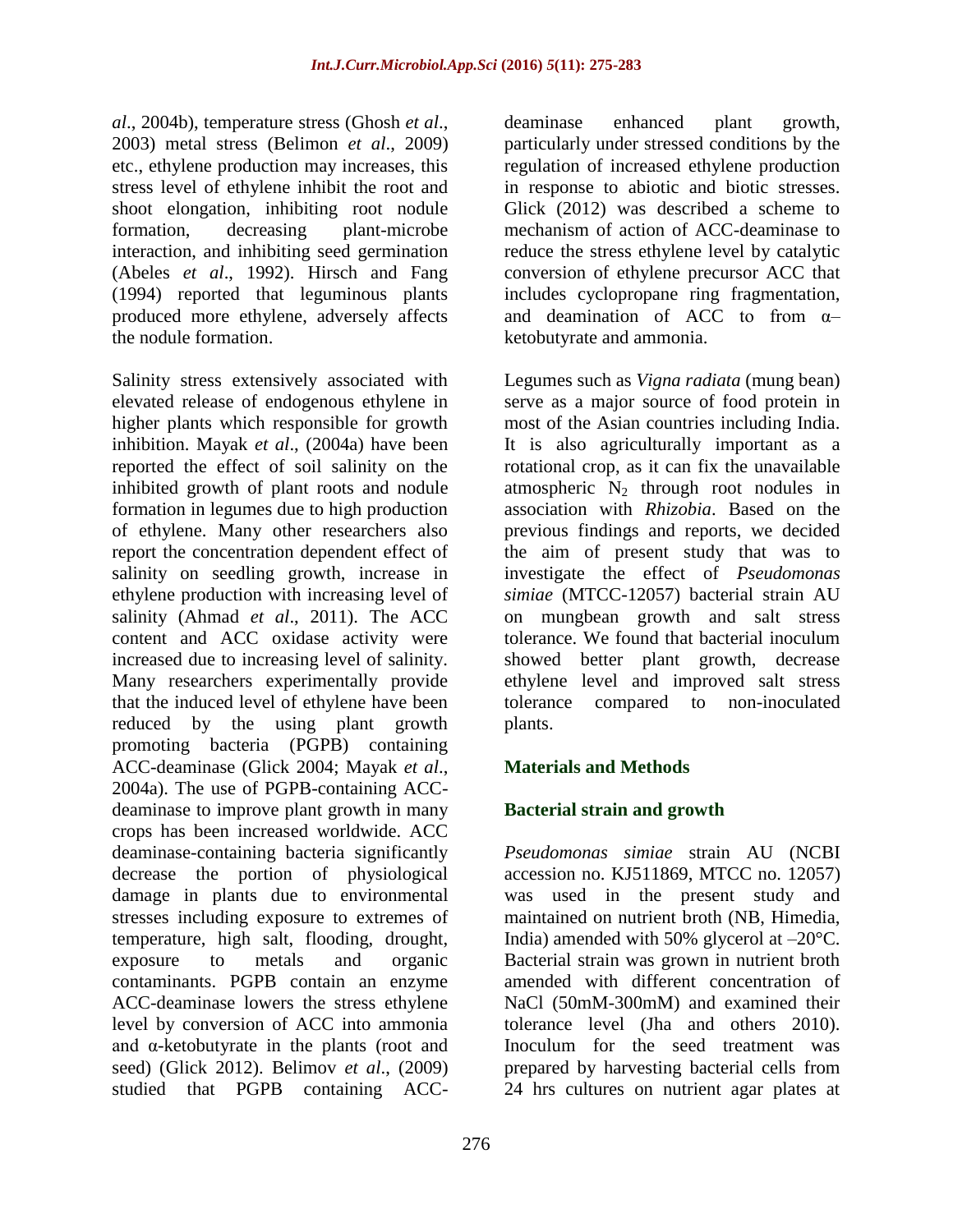26°C. The inoculum was suspended in sterile distilled water to yield  $10^8$  colonyforming units (CFU) per ml. We checked the susceptibility assay for the seeds of mungbean to growth at different salt concentrations and found that seedling growth was retarded at 100mM and 200mM NaCl concentration. On the basis of above described reason we have selected 100mM and 200mM NaCl concentrations for further study.

## **Quantification of ACC-deaminase activity**

ACC deaminase activity was determined by measuring the amount of  $\alpha$ -ketobutyrate produced by the cleavage of ACC by ACC deaminase (Penrose and Glick 2003). Both bacterial strains were grown on DF (Dworkin and Foster 1958) salt minimal media supplemented with 3mM of ACC or  $0.1M$  of  $(NH_4)_2SO_4$  for 48h. The experiment was arranged into three different culture conditions. These were as following- 1. Bacterial culture and DF salt (N source absent) 2. Bacterial culture  $+$  ACC as a nitrogen source and DF salt media. 3. Bacterial culture  $+$  ACC as a nitrogen source + NaCl (50mM, 100mM, 200mM and 300mM) and DF salt. The bacterial cells were harvested by centrifugation at 10,000rpm at 4ºC for 10 min, washed twice with 0.1 M Tris-HCl (pH 7.5), and resuspended 0.1 M Tris-HCl (pH 8.5). The cells were labialized by 5% toluene  $(v/v)$ and then vortex at the highest speed for 1 min. The mixtures containing 1ml supernatant and 3mM ACC were incubated for 1h at 28°C. The samples were then mixed thoroughly with 500 μL of 0.56 N HCl by vortexing, and the cell debris was removed by centrifugation at 10,000rpm for 10 minutes. A 500 μL aliquot of the supernatant was transferred into glass test tube and mixed with 400 μL of 0.56N HCl and 150  $\mu$ L of DNF solution (0.1 g 2, 4dinitrophenylhydrazine in 100 mL of 2N HCl) and the mixture was incubated at 30°C for 30 minutes. One ml of 2N NaOH was added to the sample before the absorbance at 540 nm was measured. The concentration of α-ketobutyrate in each sample was determined by comparison with a standard curve generated as follows:  $500 \mu L \alpha$ ketobutyrate solutions of 0, 0.01, 0.05, 0.1, 0.2, 0.5, 0.75 and 1 mM were mixed respectively with 400 μL of 0.56 N HCl and 150μL DNF solution. One ml of 2N NaOH was added and the absorbance at 540 nm was determined as described above. We observed that the *P. simiae* strain AU was showed ACC-deaminase activity at all NaCl stress concentration (Table 1).

## **Plant growth conditions under salt stress**

To check the effect of *P. simiae* strain AU on mungbean plant under drought stress, six experimental groups designed wherein six replication per treatment were used. The bacterial inoculum was suspended in sterile physiological saline (0.9%NaCl) to yield  $1\times10^{8}$ CFU ml<sup>-1</sup>. Mungbean seeds were used for the pot trial experiment. For surface sterilization, seeds were treated with 70% ethanol for 3 minutes and  $0.1\%$  HgCl<sub>2</sub> for 1 minute and washed with 3 times milli Q water after each treatment. After surface sterilization seeds were inoculated with *P. simiae* strain AU 0.1% carboxy methyl cellulose (CMC) for 3h according to Ahmad *et al*., (2011)*.* For control, seeds were soaked in sterile water for the same period of time. After 3h incubation period seeds were sown into pots. Mungbean seeds were placed in autoclaved soil: peat (1:1) at equal distance of each other. Seeds were allowed to germinate in the dark in a growth chamber at 28°C for three days. After seed germination, pots were transferred to light with photoperiod of 16h/8h light/dark and temperature 28°C. After 8 days seedlings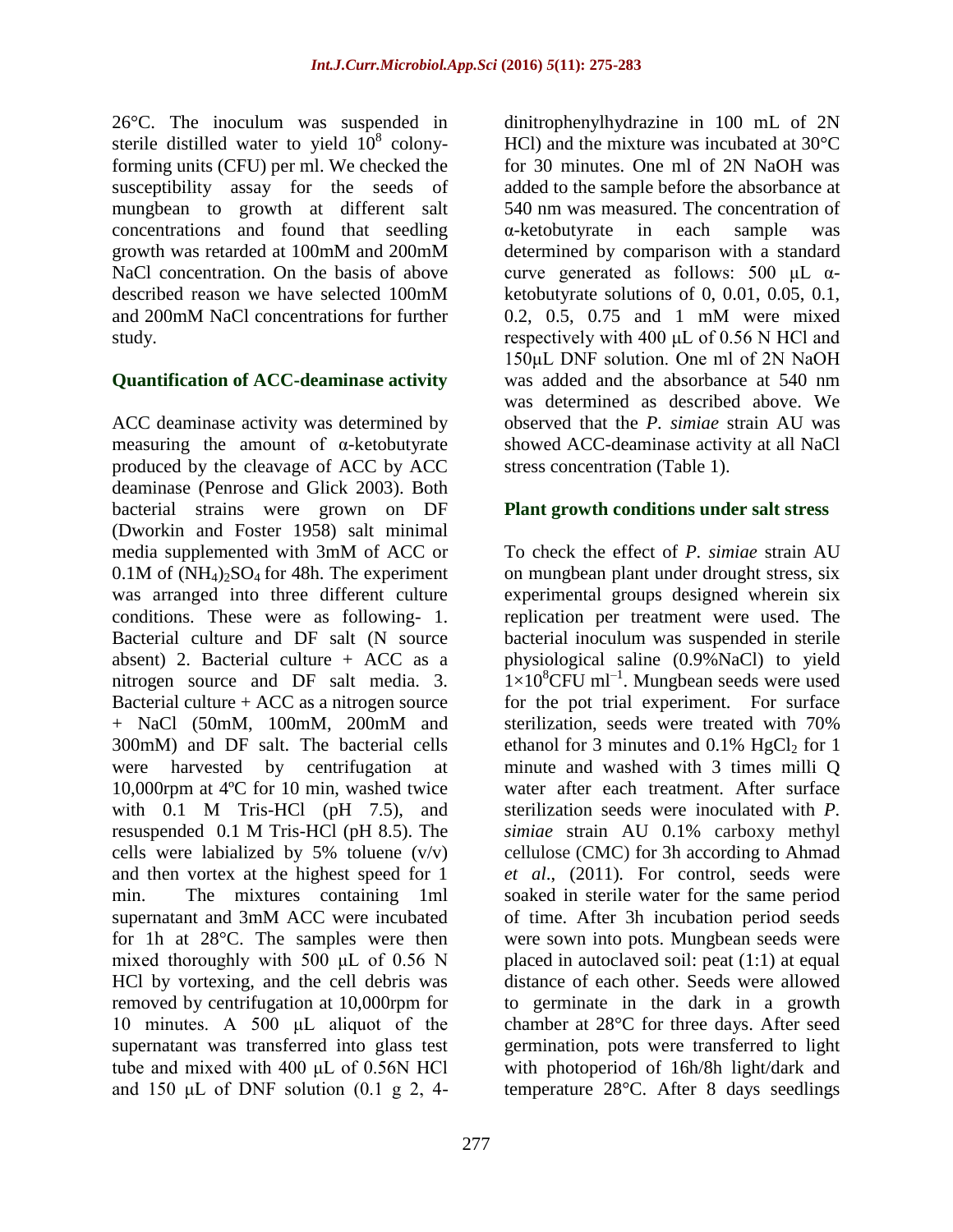were treated with Hoagland"s solution containing 100mM and 150mM NaCl and these conditions were maintained for 7 day. Control seedlings were kept in Hoagland"s solution without NaCl. Based on the bacterial inoculation and NaCl treatment four experimental groups [Control (T1), 100mM NaCl stress (T2) 200mM NaCl stress  $(T3)$ , AU-inoculated  $(T4)$ , AU + 100mM NaCl (T5); AU + 200mM NaCl (T6)] were designed. After treatment for 7 days, the mungbean seedlings were sampled and transferred at -80ºC until the measurement of variables under study.

## **Monitoring plant growth parameters**

Inoculated seedlings and their corresponding non-inoculated control were harvested and root length, shoot length and fresh weights were measured. To measure leaf relative water content (RWC), fresh weighed (FW) 2<sup>nd</sup> trifoliate leaves were used and floated the leaves tissue in distilled water for 24 h at room temperature in a dark place. Then measured the turgid weight (TW) along with dry weight (DW) for oven dried leaves treated at 80°C for 48 h. RWC was calculated by equation (Mayak *et al*., 2004a): RWC=FW-DW/TW-DW×100

#### **Proline and total soluble sugar analysis**

Free proline content was measured by spectrophotometric analysis at 520nm according to modified method of Bates *et al*., (1973) using acid ninhydrin reagent. Amount of proline was determined by using a standard curve of known concentration of L-proline and expressed as μg/gFW. Total soluble sugar(TSS) were analyzed by 0.1 ml of the alcoholic extract of leaves and roots of different treatments reacting with 3 ml freshly prepared anthrone (200 mg anthrone  $+$  100 ml of 72% H<sub>2</sub>SO<sub>4</sub>) and incubated at 100°C in a boiling water bath for 10 min

according to Irigoyen *et al*., (1992). After cooling at room temperature, the absorbance was read at 620 nm in a spectrophotometer and the TSS concentration was measured using standard curve of glucose in the range of 20–400 µg/ ml and concentration of TSS in plant samples was expressed in μg/gFW.

### **Ethylene production in response to stress**

For the detection of ethylene, six seeds for each treatment (T1, T2, T3, T5 and T6) were placed in respective 25 ml flask on sterile filter paper. Seeds were sterilized and then imbibed in water for control and bacterial suspension (0.2 O.D.) of *P. simiae* AU for 2 h before being placed in the flasks. After 6 days, when the cotyledons expanded, 100mM and 150mM NaCl applied for salt stress induction and kept each flask for 24h and then closed for 2 h using a rubber septum. A 1 ml sample of the headspace air from each flask was injected into a gas chromatography (Shimadzu - GC 2010) equipped with flame ionization detector (FID) stainless steel fused capillary column RTX 5 MS (30 m x 320 µm i.d., film thickness 0.25 µM).The amount of ethylene production was calculated by using the standard curve of pure ethylene and the concentration of ethylene in samples was expressed as pmol  $h^{-1}g^{-1}FW$ .

# **Statistical analysis**

For statistical analysis, randomized block design (RBD) was employed to investigate error in experimentation with a 2x3 factorial arrangement was used that include: two conditions (well water and drought) and three treatments (control: devoid of bacterial inoculation, AU inoculation, and AU-M4 inoculation).Plant growth parameters data were analyzed by Two way ANOVA analysis followed by Tukey"s multiple comparison test. Remaining experiments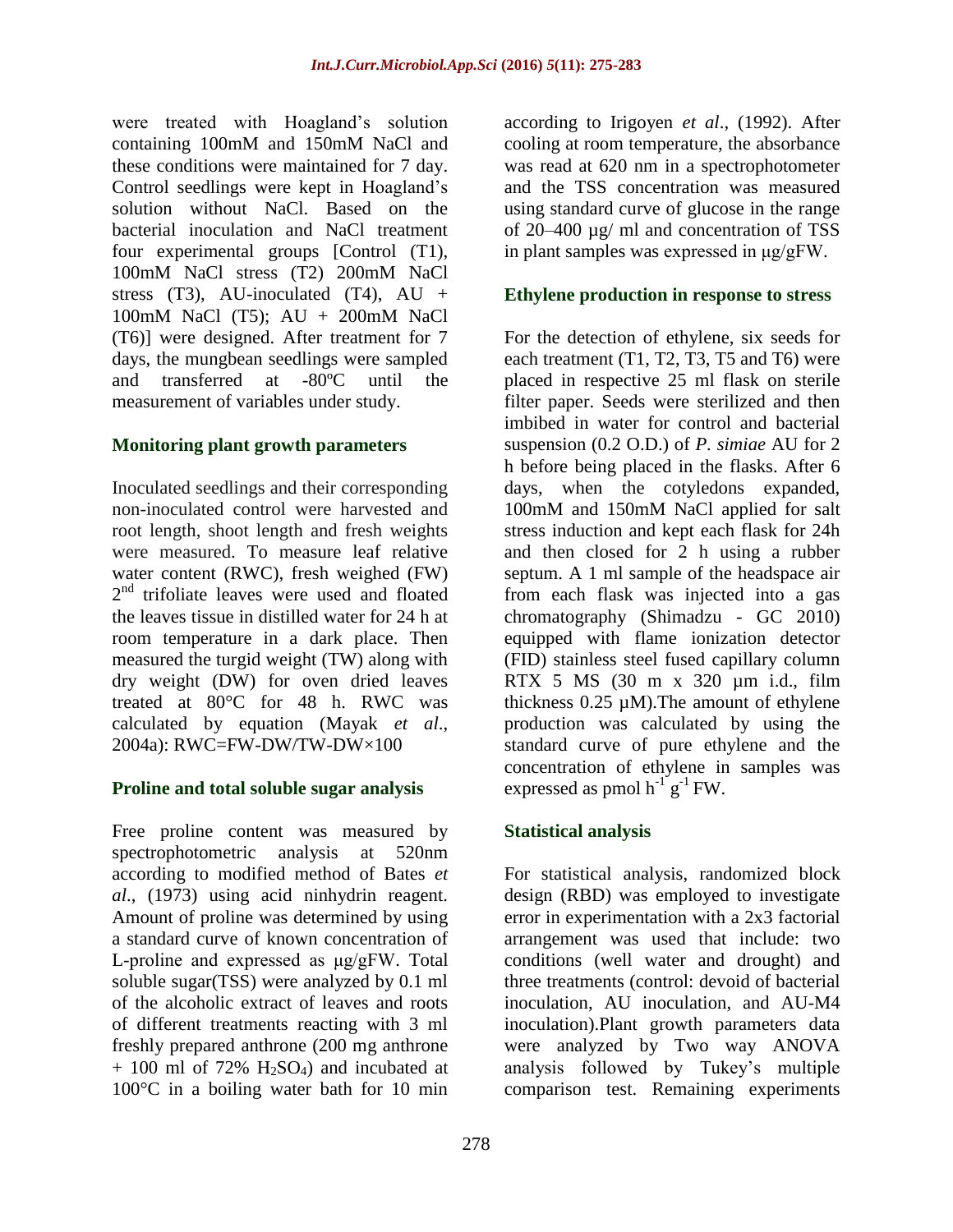such as ethylene detection, stomatal size measurement and bacterial PGP properties were done only under drought condition. Hence, these data were analyzed by One way ANOVA analysis followed by DMRT multiple comparison test. All analyses described were performed in SPSS software (SPSSInc., Version 16.0, Chicago, IL). Results were discussed in terms of percentage variation, with respect to control.

# **Results and Discussion**

# **Effect of bacterium inoculation on mungbean growth attributes**

The ameliorative effect of PGPB on the mungbean plant growth and its allied attributes were assessed under slight (100mM NaCl) and moderate (200mM NaCl) salinity stress. With 100mM NaCl stress the increase for shoot length was 16% and while at 200mM NaCl the increase was 40.35% on the inoculation of AU (Table 2). Similarly, promotion of root length under salt stress was 31% and 70% with strain AU, under 100mM and 200mM NaCl stresses respectively (Table 2). Plant fresh weight was increased by bacterial inoculation by 15.4% and 85.7% at 100mM and 200mM NaCl salt stresses respectively. Exposure to salinity stress adversely influences the plant RWC. The non-inoculated control plants had significantly lower RWC as compared to bacterial strain AU application during normal growth conditions. Relative water content of control plants was 45.9% at nostress lower than the AU inoculated plants, respectively. However, this effect was more prominent in non-inoculated control plants under salinity.

## **Free proline and total soluble sugars accumulation**

Our findings indicated that under saline stress, bacterial inoculated plants were synthesized proline to a greater extent (Fig. 1). However, the proline content in with slight and moderate salinity was increased in compared to non-stressed conditions. In the present study, bacterial inoculated seedlings root accumulated 35.8% and 60.5% higher proline content under 100mM and 200mM salt stress levels (Fig. 1). Similarly TSS content was also recorded higher to 25.2% and 54.8% for AU inoculated plantlets root tissue than non-inoculated plant roots in 100mM and 200mM NaCl salt stress respectively (Fig. 1).

# **Effect on ethylene level**

In the present study ethylene level was increased in mungbean plantlets under salt stressed conditions. However, bacterial inoculated seedlings exhibited with lower ethylene content during salt stress because of their ACC-deaminase activity that degrade ethylene precursor in mungbean seedlings. *P. simiae* AU inoculated plant showed 41.6% and 50% lower ethylene content than non-inoculated seedlings under 100mM and 200mM NaCl stress respectively (Fig.2).

High salinity in the agriculture sector is worldwide problem. Salinity stress is plant growth inhibitory in many crops. Mungbean is salt sensitive legume food crop; it has been documented that when mungbean plants are exposed to high levels of salt stresses their ethylene production is increased. ACC deaminase-containing plant growth-promoting bacteria have been reported to facilitate plant growth under salt stress by reducing the stress ethylene level that is produced as a consequence of abiotic stress (i.e. salt stress, drought stress etc) (Ali *et al*., 2014). In the present study, one plant growth-promoting bacterial strain *P. simiae*  AU is used. As discussed earlier, ACCdeaminase is a key enzyme, produced by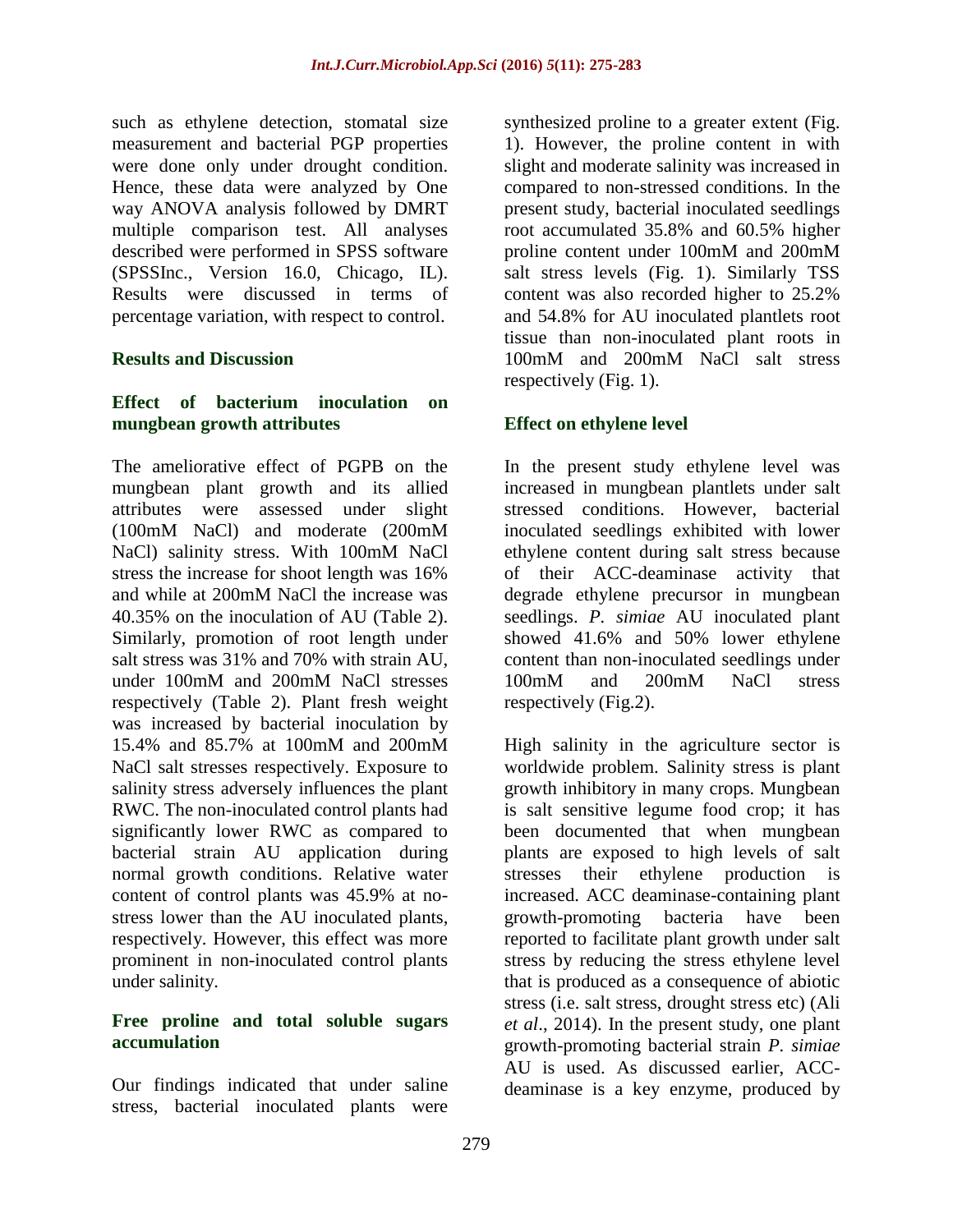bacteria, which helps in ameliorating the plant stress under a variety of abiotic and biotic stress conditions (Kumari *et al*., 2015). When the mungbean seeds were treated with the plant growth-promoting ACC-deaminase containing bacterial strains (*P. simiae* AU), the emerging plant was ready to deal with a number of stresses more effectively and provided better protection against both type of stresses. Even in the absence of any stress, mungbean seeds inoculated with the bacterial strain AU showed better growth when compared to the control plants (no bacterial treatment) (Table 2). In the present study we found that the selected *P. simiae* strain AU was positively enhanced the mungbean plant growth parameters and increase the induced systemic salt tolerance. Hence, bacterial inoculation with plants is most effective

strategy under stressed environment to increase plant growth and productivity (Ali *et al*., 2014). It has been suggested that containing ACC-deaminase bacteria to maintain stressed ethylene level and confers tolerance to various environmental stresses (Glick *et al*., 1998). This suggestion is supported by the result of the present study (Fig. 2) and also those that were reported previously by many researchers demonstrating induced tolerance level to salt stress, flooding stress, and heavy metal resistance (Mayak *et al*., 2004a). Roots plays major role in salinity tolerance in plants by modifying their anatomical and morphological parameters. Here, plants inoculated with strain AU showed higher shoot and root length compared to control plants (Table 2) under both NaCl salt level.

| <b>Table.1</b> ACC-deaminase activity of selected bacterial strain P. simiae strain AU under different |
|--------------------------------------------------------------------------------------------------------|
| NaCl concentrations. Values represent the mean $\pm$ SE, n=6                                           |

| <b>Bacterial</b><br>strain | ACC-deaminase ( $\alpha$ -ketobutyrate nmol mg <sup>-1</sup> h <sup>-1</sup> ) |                   |                |             |              |  |  |
|----------------------------|--------------------------------------------------------------------------------|-------------------|----------------|-------------|--------------|--|--|
|                            | 0mM NaCl                                                                       | 50 <sub>m</sub> M | 100mM          | 200mM       | 300mM NaCl   |  |  |
|                            |                                                                                | NaCl              | NaCl           | <b>NaCl</b> |              |  |  |
| P. simiae AU               | $98+1.3$                                                                       | $93.9 + 1$        | $86.1.0\pm0.8$ | $79 \pm .5$ | $71.4 + 1.0$ |  |  |

**Table.2** Effects of different treatment on various plant growth parameters of mungbean seedlings under non-stressed and NaCl salt stressed conditions

| <b>Treatment</b> | <b>Root length</b> | <b>Shoot length</b> | Fresh              | RWC (%)       |
|------------------|--------------------|---------------------|--------------------|---------------|
|                  | (cm)               | (cm)                | weight $(g)$       |               |
| T1               | $9.87 \pm .42$     | $24 + 44$           | $3.8{\pm}.4$       | $61\pm3.3$    |
| T2               | $7.1 \pm .33$      | $18 + .30$          | $2.6 \pm 1.5$      | $57 + 2$      |
| T3               | $5.0 \pm .26$      | $11\pm0.26$         | $1.4 \pm 0.7$      | $53 \pm 4.1$  |
| T4               | $11.0 \pm .48**$   | $25.5 \pm .56**$    | $4.2 \pm 0.8$ **   | $72+3.5***$   |
| T5               | $9.3 \pm .4***$    | $21 \pm .5***$      | $3+1.4***$         | $60\pm3.3***$ |
| T6               | $8.5 \pm .5***$    | $16.0+2***$         | $2.4 \pm 1.5$ **** | $56\pm3.1***$ |

RWC represents relative water content. Data were analyzed by Two way ANOVA analysis followed by Tukey's multiple comparison test. Values represent the means  $\pm SD$ , n=6. Asterisks denoting *P* value of significance (\*\*  $P \le 0.01$ ; \*\*\*  $P \le 0.001$ ; \*\*\*\*  $P \le 0.0001$ ).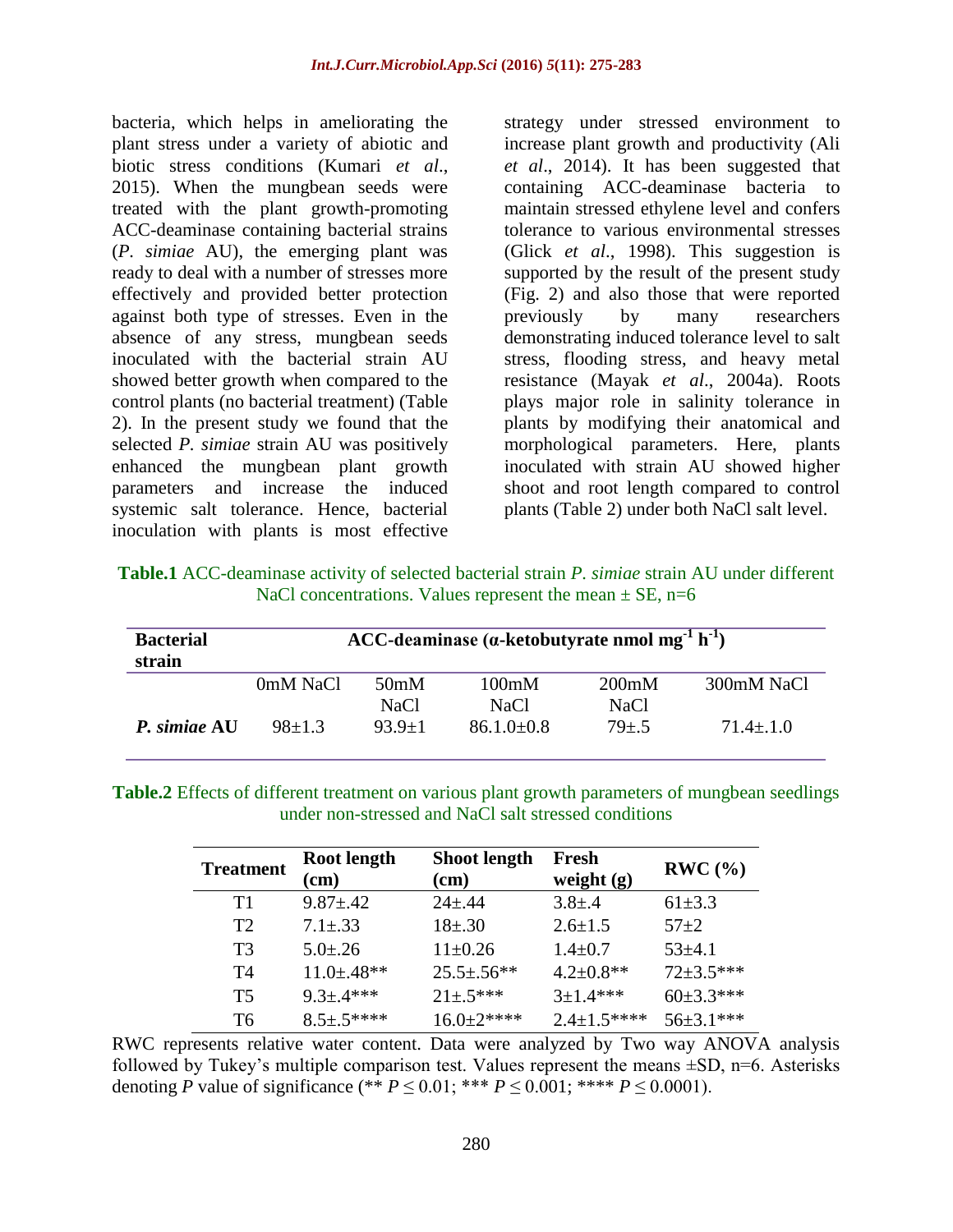**Fig.1** Effect of different treatment on free proline (µg/g FW) and total soluble sugars content  $(\mu g/g FW)$  in mung bean seedlings. Where T1-control; T2-100mM NaCl; T3-200mM NaCl; T4- AU inoculated; T5- AU + 100mM NaCl; T6- AU inoculated + 200mM NaCl. Values represent the means $\pm SD$ , n = 6



**Fig.2** Effect of salinity stress on ethylene level in mungbean seedlings under different treatments. Where T1-control, T2- 100mM NaCl, T3- 200mM NaCl; T5- AU + 100mM NaCl; T6- AU inoculated + 200mM NaCl. Data were analyzed by One way ANOVA analysis followed by DMRT test at P=0.05. Values represent the means  $\pm SD$ , n=6.



A high level of proline under abiotic stresse has been reported in the presence of beneficial bacteria such as, *Burkholderia*  (Porcel and Ruiz-Lozano2004), *Arthrobacter* (Sziderics *et al*., 2007) and *Bacillus* (Gururani *et al*., 2013). Salinity stress induced the accumulation of soluble sugars in the plants that are contributed to the plant tolerance under salt stressed

condition (Trotel-Aziz *et al*., 2000). In reference to above statement, bacterial treated seedlings showed increase TSS and proline content in their root during salt stressed condition (Fig.1). In this study ACC-deaminase eliminate the "salt stress imposed effects" on root and shoot growth were evident from the data documented. It was also observed that inoculation with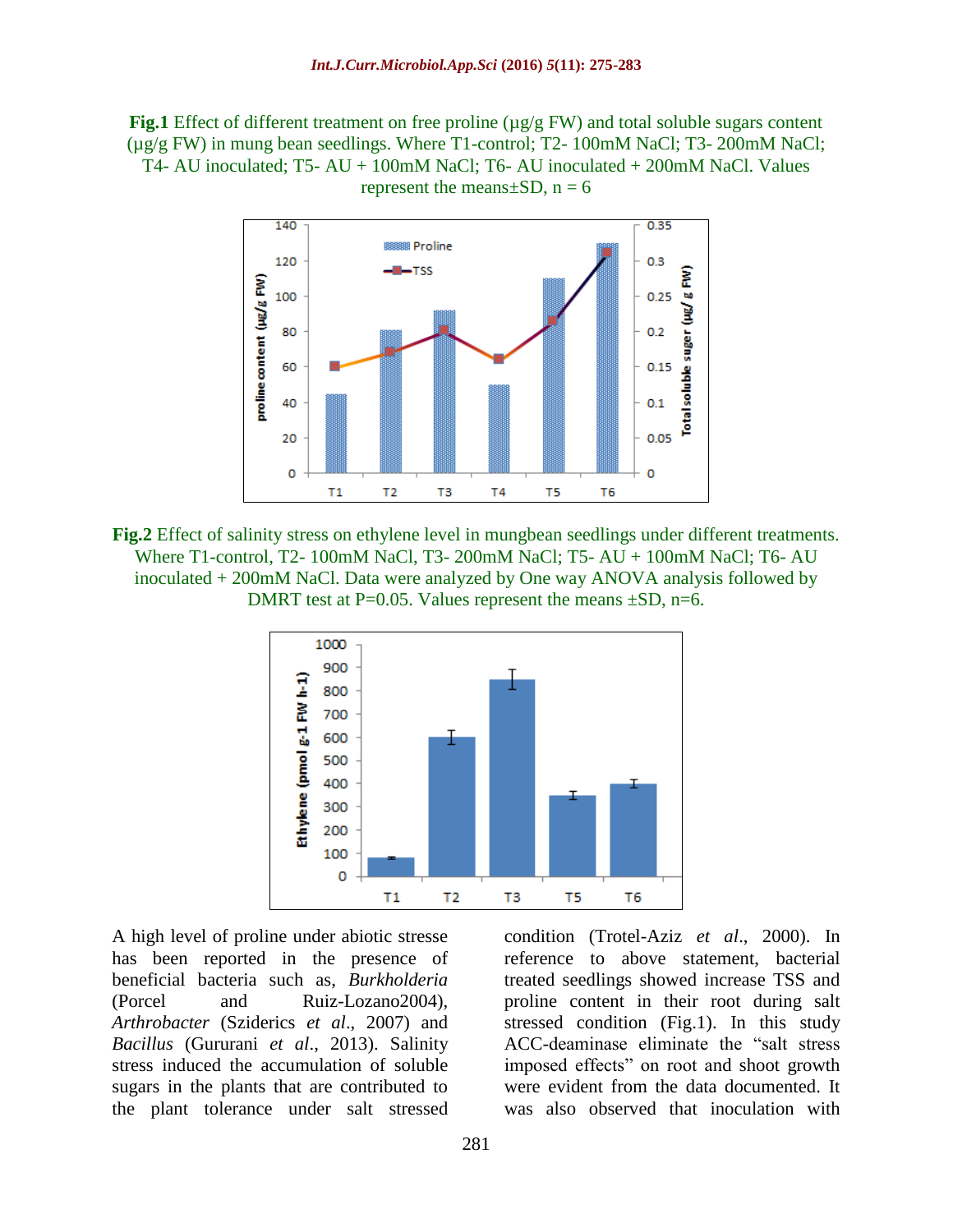PGPB containing ACC-deaminase was effective in increasing water use efficiency in peas under drought stress conditions [\(Ali](http://www.sciencedirect.com/science/article/pii/S098194281530022X#bib3) *et al*., 2014). This verifies that ACCdeaminase breakdown the ACC level which results in the lower level of ethylene, the best results were found with AU inoculation (Fig. 2). Belimov *et al*., (2002) and Penrose *et al*., (2001) also studied the ability of ACC-utilizing PGPB to improve plant growth inhibition caused by stress ethylene through decrease ACC content in plant tissue.

In conclusion, the overall data shows that plant tissues are highly influenced by bacterium AU by means of induced systemic tolerance mechanisms against salt stress. It seems that the AU enhances osmotic adjustment by the accumulation of osmolytes and inhibition of stress ethylene level in plant tissue which could contribute to maintaining water potential encouraging to the water movement from soil into the roots. So, the inoculation of *pseudomonas simiae* strain AU through may improve the salt tolerance and enhance plant growth.

# **Acknowledgments**

The research was supported by SERB-Grant no. SR/FT/LS-129/2012 to DKC. Some of the research has partially been supported by DBT grant no. BT/PR1231/AGR/21/340 /2011 to DKC. Authors would also like to thanks to Dr. Ajay kumar, Advanced Instrumentation Research Facility (AIRF, JNU), New Delhi for GC analysis.

# **References**

Ahmad, M., Zahir, Z.A., Asghar, H.N., Asghar, M. 2011. Inducing salt tolerance in mung bean through co-inoculation with rhizobia and plant-growth-promoting rhizobacteria containing 1-aminocyclopropane-1 carboxylate-deaminase. *Can. J. Microbiol.,* 57: 578–589.

- Ali, S.Z., Vardhrajula, S., Rao, V.L. 2014. Isolation and characterization of droughttolerant ACC deaminase and exopolysaccharide producing fluorescent *Pseudomonas* sp. *Ann. Microbiol.,* 64:493– 502.
- Banu, M.N.A., Hoque, M.A., Watanabe-Sugimoto, M., Matsuoka, K., Nakamura, Y., Shimoishi, Y., Murataa, Y. 2009. Proline and glycinebetaine induce antioxidant defense gene expression and suppress cell death in cultured tobacco cells under salt stress. *J. Plant Physiol.,* 166:146–156.
- Barka, E.A., Nowak, J., Clement, C. 2006. Enhancement of chilling resistance of inoculated grapevine plantlets with a plant growth promoting rhizobacterium Burkholderia phytofirman sstrain PsJN. *Appl. Environ. Microbiol.,* 72:7246–7252.
- Bates, L.S., Waldren, R.P., Teare, I.D. 1973. Rapid determination of free proline for water- stress studies. *Plant Soil,* 39:205- 207.
- Belimov, A.A., Dodd, I.C., Hontzeas, N., Theobald, J.C., Safronova, V.I., Davies, W.J. 2009. Rhizosphere bacteria containing 1-aminocyclopropane-1-carboxylate deaminase increase yield of plants grow in drying soil via both local and systemic hormone signaling. *New Phytol.,* 181:413- 423.
- Belimov, A.A., Safronova, V.I., Sergeyeva, T.A., Egorova, T.N., Matveyeva, V.A., Tsyganov, V.E., Borosov, A.Y., Tikhonovich, I.A., Kluge, C., Preisfeld, A., Dietz, K.J., Stepanok, V.V. 2001. Characterization of plant growth promoting rhizobacteria isolated from polluted soils and containing 1-aminocyclopropane-1 carboxylate deaminase. *Can. J. Microbiol.,* 47, 242-252.
- Dworkin, M., Foster, J. 1958. Experiments with some microorganisms which utilize ethane and hydrogen. *J. Bacteriol.,* 75(5):592– 603.
- Ghosh, S., Penterman, J.N., Little, R.D., Chavez, R., Glick, B.R. 2003. Three newly isolated plant growth promoting bacilli facilitate the seedling growth of canola, Brassica